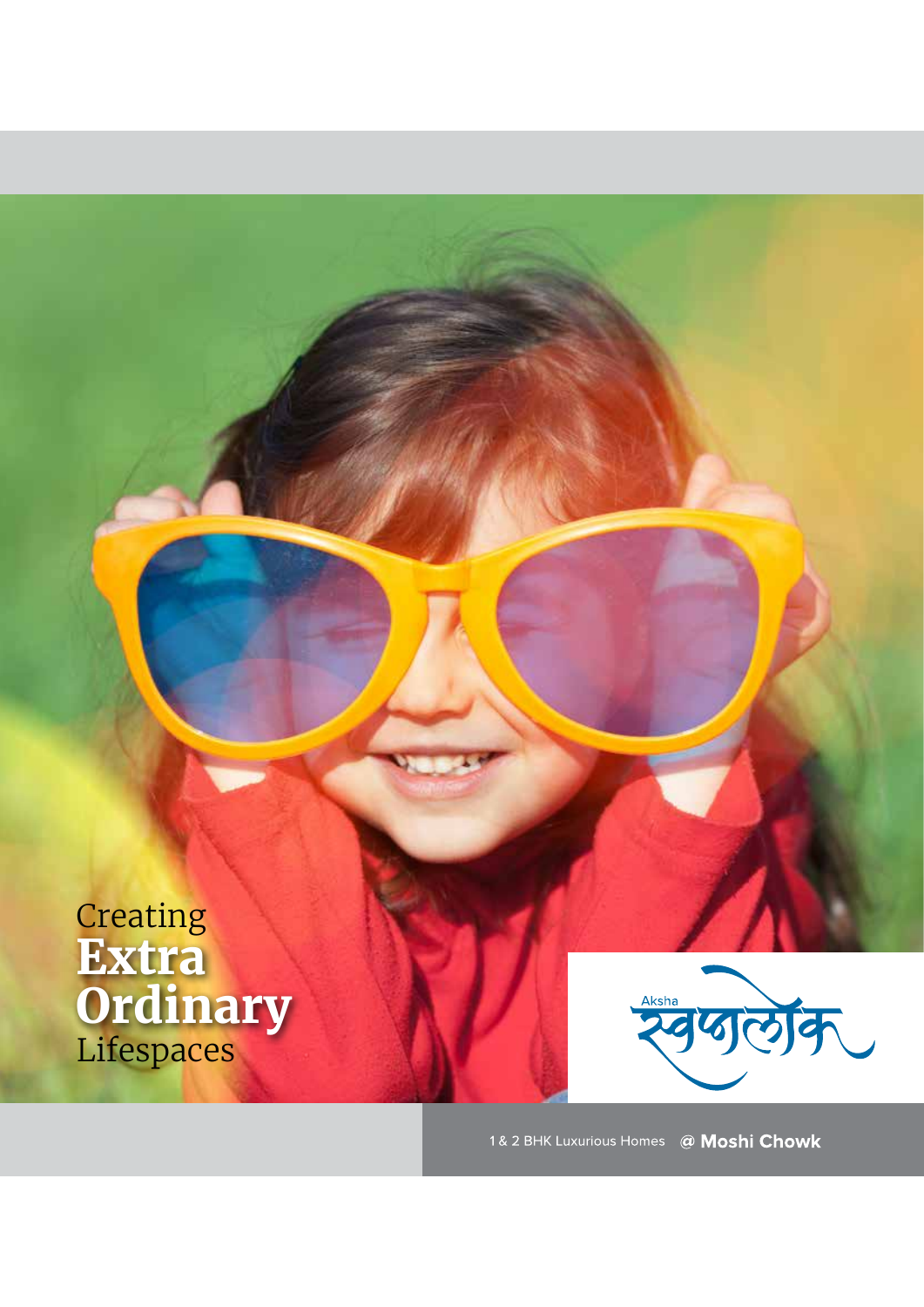

## **रिट्रेजि** ज्याचं असतं काहीतरी Extra Ordinary

घराचं स्वप्न पूर्ण होता होता कायम तारांबळ असते. कधी घर आवडतं तर कधी लोकेशन तर कधी जे घर आवडलं आहे ते असतं न परवडणाऱ्या दरात. म्हणूनच अक्क्षा ग्रुप घेऊन आला आहे या सगळ्या<br>अडचणी नाहिश्या करणारा एक extra ordinary गृह प्रकल्प अक्क्षा स्वप्नलोक.



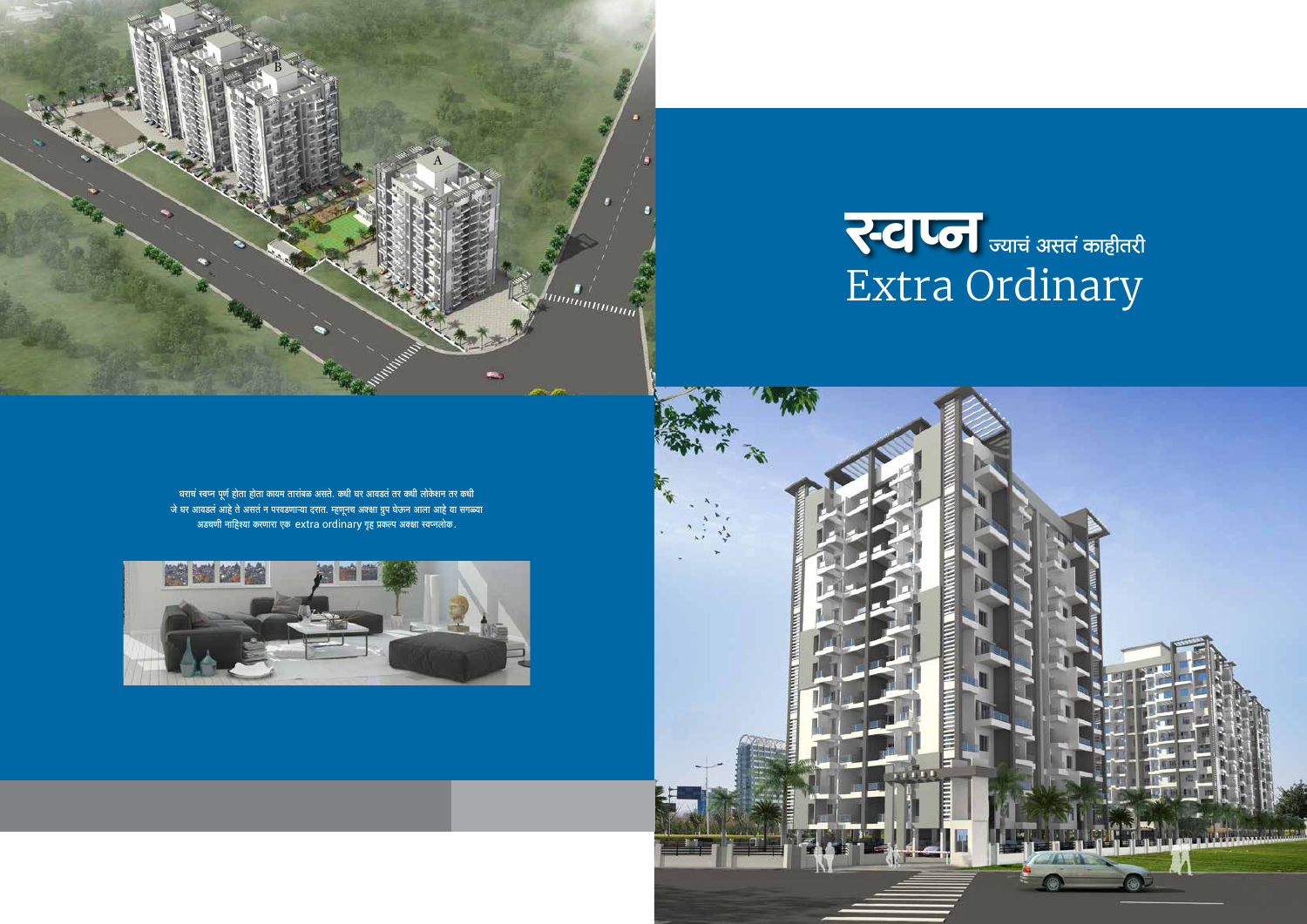

# घर जे असतं काहीतरी<br>Extra Ordinary

।<br>अक्क्षा स्वप्नलोक म्हणजे प्रशस्त १ व २ बेडरुमचा गृहप्रकल्प जो वसला आहे मोशी सारख्या मोक्याच्या ठिकाणी इथला प्रत्येककोपरा, ासम्मान्तुः<br><u>- प्रत्येकगोष्ट दे</u>ते तुम्हाला एक extra ordinary अनुभव. ्<br>| वास्तुशास्त्राप्रमाणे गृहरचना, लख्ख सुर्यप्रकाश आणि स्वच्छ निरभ्र आकाश तुम्हाला देते extra ordinary घरात राहाल्याचा अनुभव.







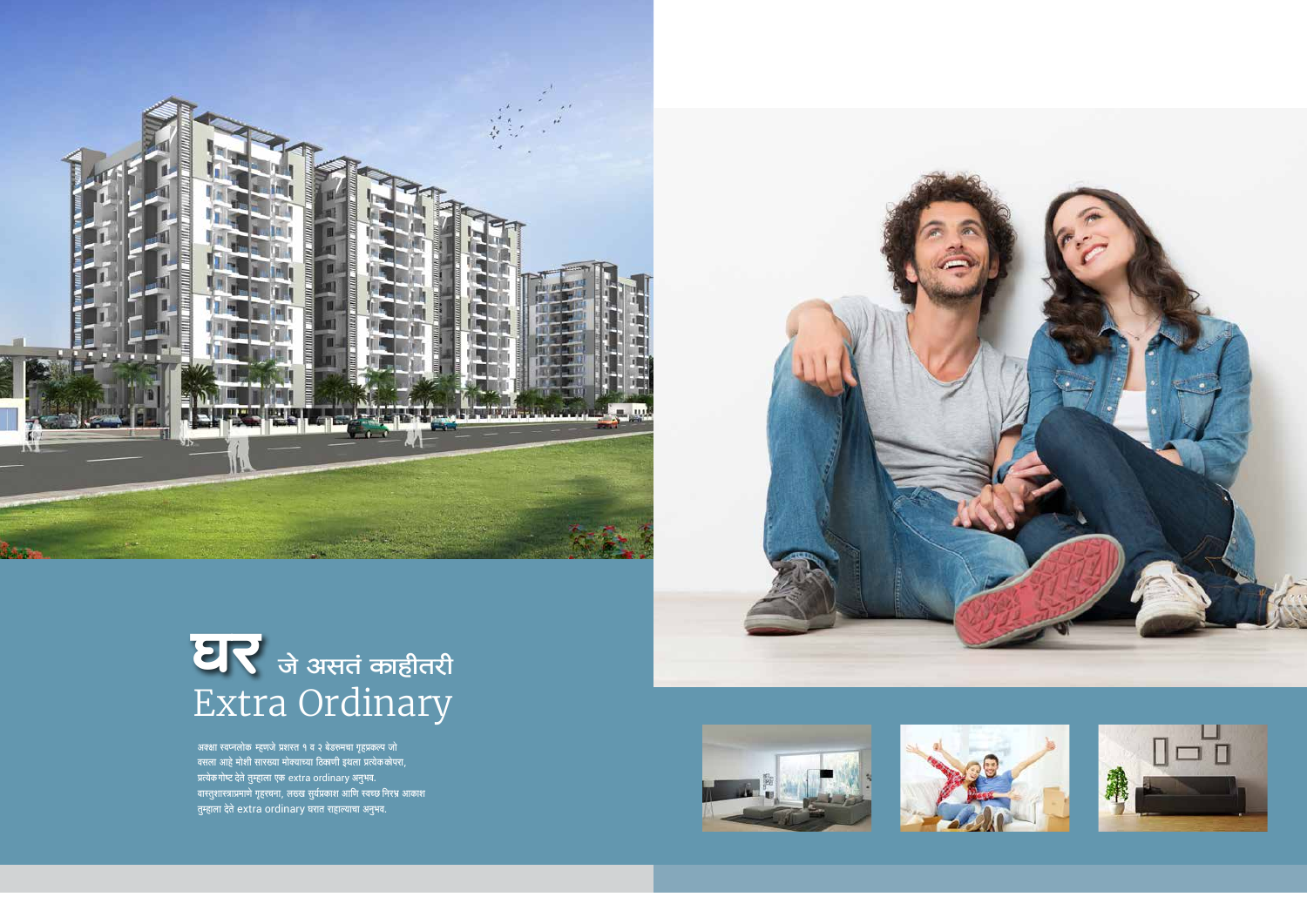

- • Layout as per Vastushastra
- Attractive main gate with security cabin
- Attractive entrance lobby
- $\cdot$  Club house
- Kid's play area
- Senior citizen's park
- $\cdot$  Health club
- Beautifully designed landscaped garden
- Open amphi-theatre
- Community hall
- Party lawn
- Jogging track
- Intercom facility
- Video door phone facility
- 24x7 Security
- CCTV Surveillance
- Rain water harvesting
- Wi-Fi connectivity
- Internal concrete roads
- Ample parking space
- $\cdot$  Cricket pitch
- Yoga/Meditation hall
- Aerobics hall



- AMENITIES **AMENITIES EXECUTE A** 
	- Decorative individual name plates at entrance
	- Earthquake resistant RCC framed structure
	- Solar heating system for hot water
	- $\cdot$  Staircase and landing well finished with decorative tiles
	- Automatic On/Off light system on stairs
	- $\overline{\cdot}$  Fire fighting system (as per PCMC requirements)
	- $\cdot$  Automatic elevators with standard make
	- Auto water level controller for water tank
	- The plantation for healthy environments

**Flooring :** Vitrified 2' x 2' tiles in all rooms with skirting. Matt finished tiles in terraces and toilets

#### **KEY DISTANCES**

| · School & Colleges                      | 1 km.     |
|------------------------------------------|-----------|
| • Hospitals                              | $0.5$ km. |
| • Vegetable Market                       | $0.5$ km. |
| <b>· International Convention Center</b> | $1.5$ km. |
| • Multiplex & Malls                      | 4 km.     |
| • Bhosari MIDC                           | 3KM.      |
| • Markal MIDC                            | 7KM.      |
| • Alandi                                 | 3 km.     |
| • Pune - Nasik Highway                   | 0.3 km.   |
| • Pune - Mumbai Highway                  | 10 km.    |
| • Pune - International Airport           | 16 km.    |
|                                          |           |

### **SPECIFICATIONS**

**Structure:** RCC framed structure with attractive modern elevations.

**Masonry: All walls 5"/6" thick.** 

Plaster: External plaster sand face and internal plaster sleek finish.

**Walls :** Neeru/POP finished internal walls.

**Doors :** Attractive main door with night latch, safety chain and peep hole. Internal doors of hot pressed finish with good quality fittings with wooden door frames. French style doors for terraces.

**Windows :** Power coated aluminum sliding windows with mosquito net and granite/ marble frames at bottom.

**Kitchen :** Granite top kitchen platform with SS sink and glazed / designer dado tiles upto lintel level. Provision for exhaust fan.

**POP :** Decorative POP in living rooms. Provision for lights in POP Toilets: 7' high dado of printed ceramic tiles. Concealed plumbing with hot @ cold mixer of jaguar / ISI make.

**Electrical :** Concealed copper wiring with cable (ISI make) & phone point. Ample electrical points. AC point in master bedroom. Provision for exhaust and geyser in bathroom. Provision for oven, mixer and water purifier.

**Paints :** Premium quality paint for internal & external walls.





#### **Dreams Becoming Reality**

**'Swapnalok'** is one of the most beautiful site in and around Pune.

**The locality of Moshi has already earned a reputation for being lush green, environmentally rich place and despite of being into rapid development stage, Moshi still maintains a picturesque status.** 

**The area has all the utilities like, school and colleges, hospitals & health facilities, markets and malls, entertainment, you name it and Moshi has it.** 

**'Swapnalok'** is the most convenient and central place located on Pune-Nashik highway yet very near to Pune & PCMC, IT hubs at Hinjawadi, Tathawade & Talawade, Chakan & Talegaon, Expressway & airport.

**'Swapnalok'** fulfills your desires on all counts.